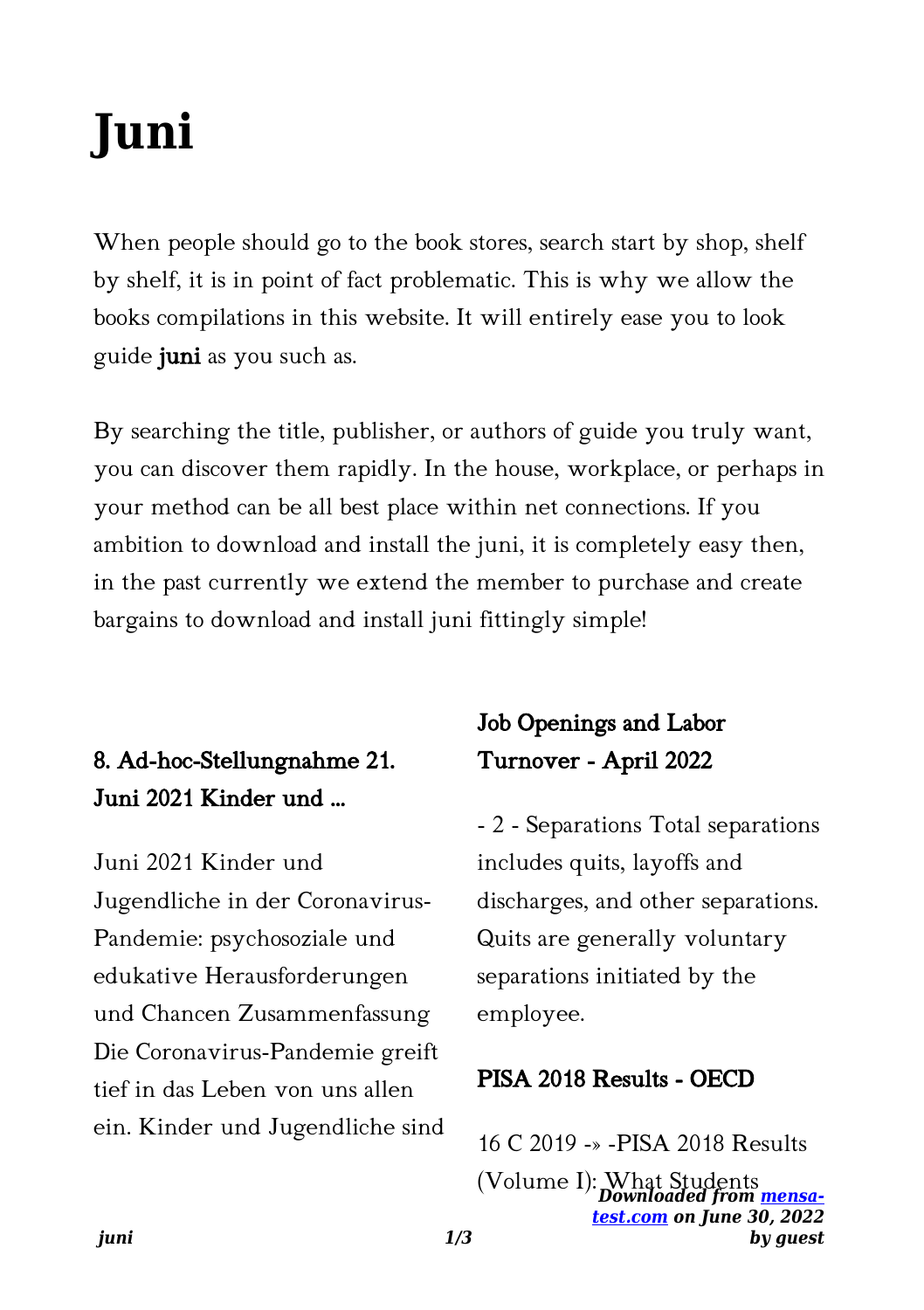Know and Can Do Executive Summary • There were large differences between individual countries and economies in how their performance changed between 2015 and 2018. For example, mean performance in mathematics improved in 13 countries/economies (Albania, Iceland, Jordan, Latvia, Macao [China], …

#### AdiMon-Themenblatt: Adipositas bei Kindern und Jugendlichen

Hintergrund Adipositas kann bereits in der Kindheit und Jugend zu gesund heitlichen Beeinträchtigungen führen und bis ins Erwachsenen alter negative gesundheitliche Folgen haben.

### Klimaplan for en grøn affaldssektor og cirkulær økonomi

16. juni 2020 . 2 Formål Der er med bred opbakning i Folketinget sat et meget ambitiøst mål om at reducere de nationale drivhusgasudledninger med 70 pct. i 2030 i forhold til 1990. Regeringen (Socialdemokratiet), Venstre, Radikale Venstre, Socialistisk Folkeparti, Enhedslisten, Det Kon-

### Dantoto Kalender JUNI 2022 vers E

'\$72 '\$\* 7 ' %\$1(%\$1(15 63 / 675(\$0 1\* .\$1\$/-81 mxq oº .2892/\$ )5\$1.5 \* mxq oº %2'(1 '8% 9 9 9 69(5 \*

## THE DEFINITION AND SELECTION OF KEY **COMPETENCIES**

PISA AND THE DEFINITION OF KEY COMPETENCIES In 1997, OECD member countries launched the Programme for International Student Assessment (PISA), with the aim of monitoring the extent to which students near the end of

Tabel 1: Den kommunale pris- og lønudvikling, 2020 2025 …

> *Downloaded from [mensa](https://mensa-test.com)[test.com](https://mensa-test.com) on June 30, 2022 by guest*